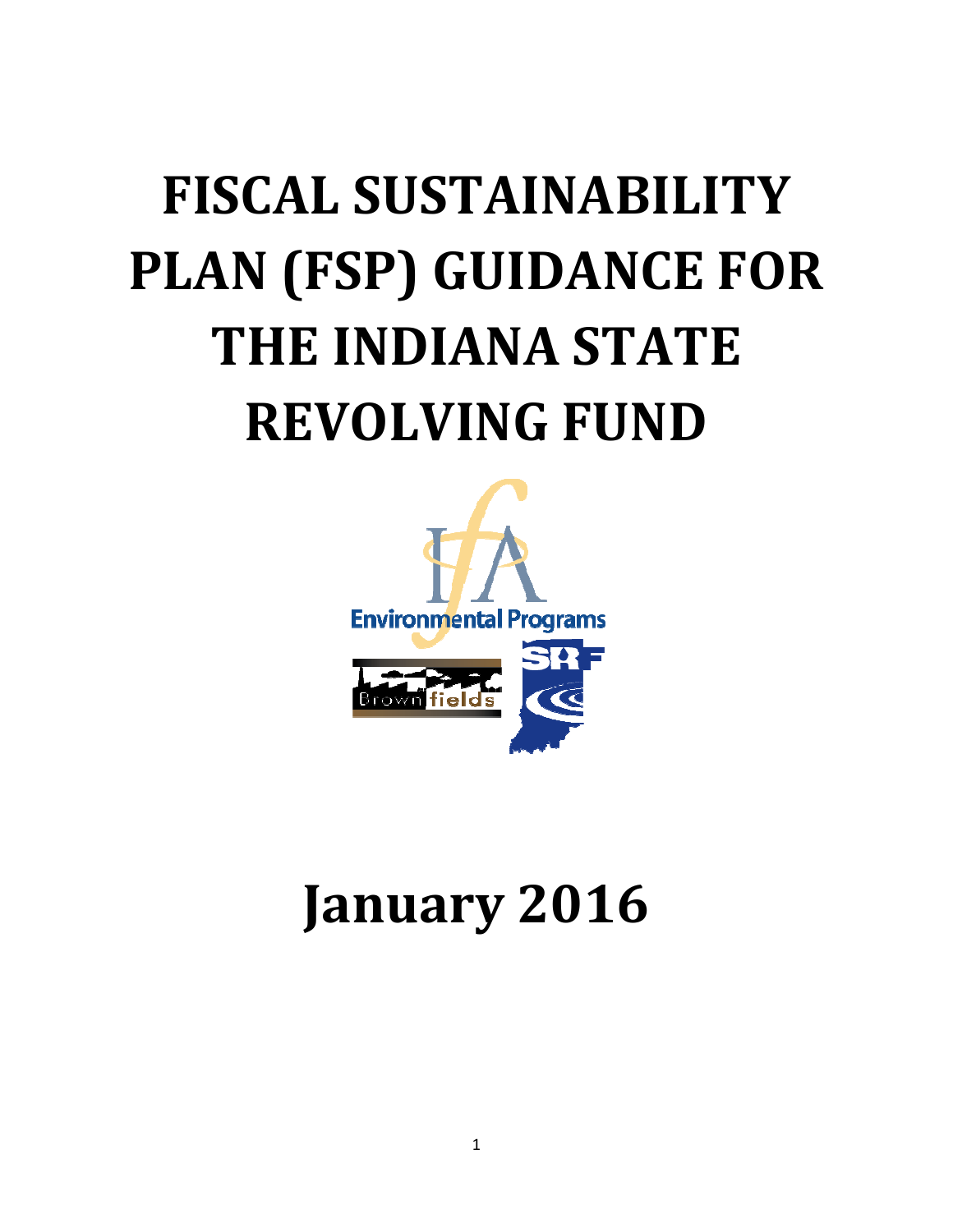# Fiscal Sustainability Plan (FSP) Guidance

# Table of Contents

- I. Introduction
- II. Inventory of Critical Assets that are Part of the Treatment Works Project
- III. Evaluation of the Condition and Performance of Those Assets
- IV. Evaluation and Implementation of Water and Energy Conservation Efforts as Part of the Plan
- V. Plan for Maintaining, Repairing, and Replacing the Assets and Plan for Funding
- VI. FSP Schedule for SRF Projects
- VII. Pulling It All Together
- VIII. Conclusion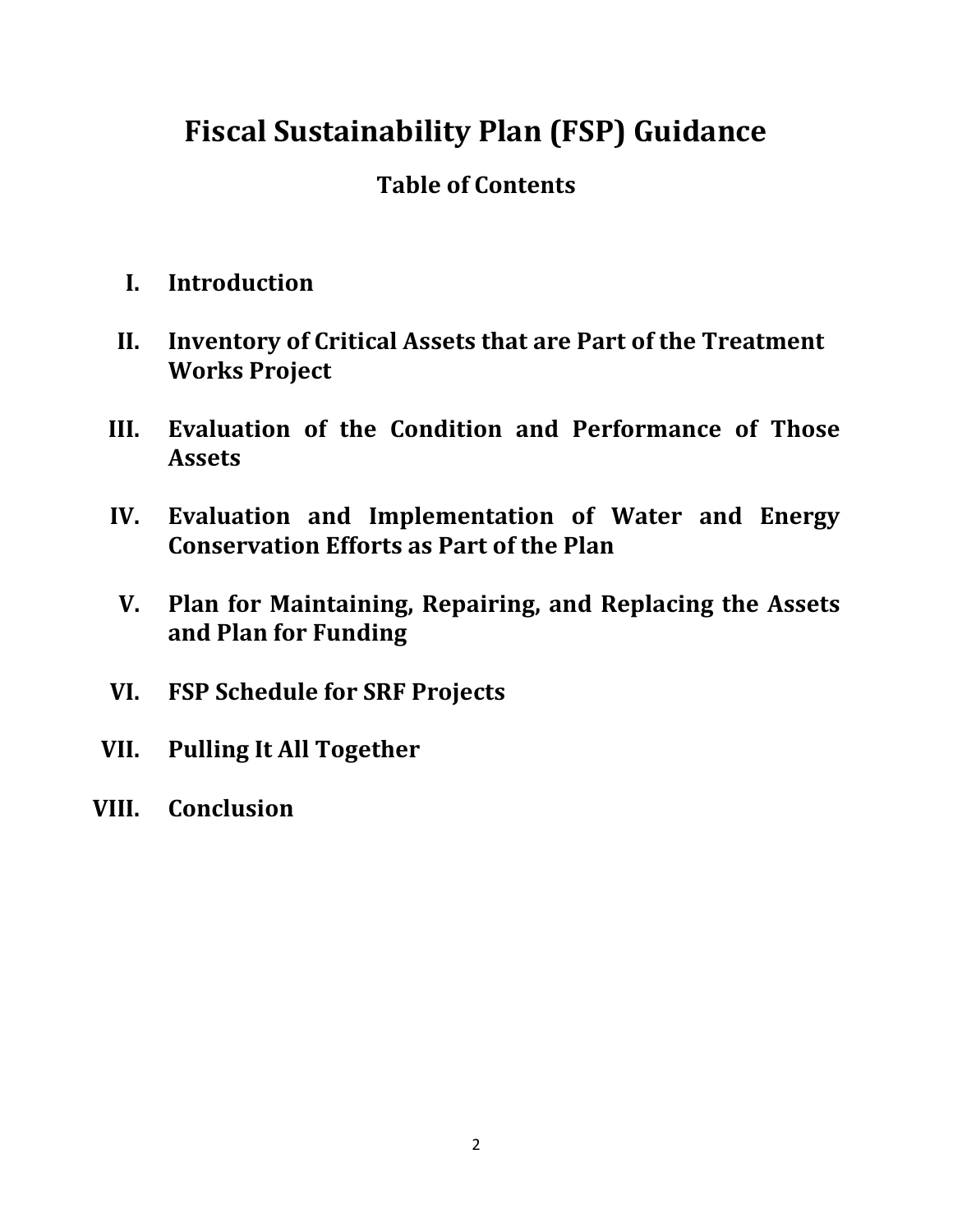# FISCAL SUSTAINABILITY PLAN GUIDANCE FOR INDIANA STATE REVOLVING FUND

# I. Introduction

A Fiscal Sustainability Plan (FSP) is a document developed by a utility in an effort to assist with longterm management of assets and making cost effective decisions through the creation, acquisition, operation & maintenance, and disposal of these physical components within the utility. These assets lose value as the system ages and deteriorate over time, resulting in increases in operation and maintenance (O&M) costs and compromises in the level of service expected by the customers and stakeholders.

FSPs are intended to ensure the long-term sustainability of the utility and should be treated as "living documents" that are regularly reviewed, revised, expanded, and implemented as an integral part of the operation and management of the system. They provide a structured framework of the asset information to help the utility and stakeholders determine when it is most appropriate to repair, replace, or rehabilitate particular assets as well as develop a long-term funding strategy to ensure funds will be available to implement the utility's improvements when needed and deliver the desired level of service. The objective is to recognize the lowest long-term cost rather than shortterm savings.

Cost effective management of a utility's assets using an FSP is important for several reasons:

- 1. Utility assets provide an essential customer service.
- 2. Proper O&M of these assets is essential for public health and safety.
- 3. These assets represent a major public investment.
- 4. Utilities are important to economic development.
- 5. Good management will maximize system efficiency.

To comply with the Water Resources Reform and Development Act (WRRDA) of 2014, Clean Water State Revolving Fund (CWSRF) loan recipients are required to develop and implement an FSP that includes the following minimum requirements:

- 1. An inventory of critical assets that are part of the treatment works project.
- 2. An evaluation of the condition and performance of those assets.
- 3. A certification that the loan recipient has evaluated and will be implementing water and energy conservation efforts as part of the plan.
- 4. A plan for maintaining, repairing, and replacing the assets and a plan for funding such activities – fiscal planning.

An FSP is required only for SRF funded projects, not for the entire existing system. The following outlines the steps that the utility can take to satisfy these minimum requirements. An example FSP document is available on the SRF website for guidance in developing a simple yet effective document that is concise and easily built upon to include other areas of the utility's system as future projects are implemented. It is also anticipated that at some time in the future there may be the need or requirement for all wastewater utilities to have an FSP for the entire collection and treatment system. Therefore, it will become important that FSPs developed for individual projects can easily be incorporated into a larger plan.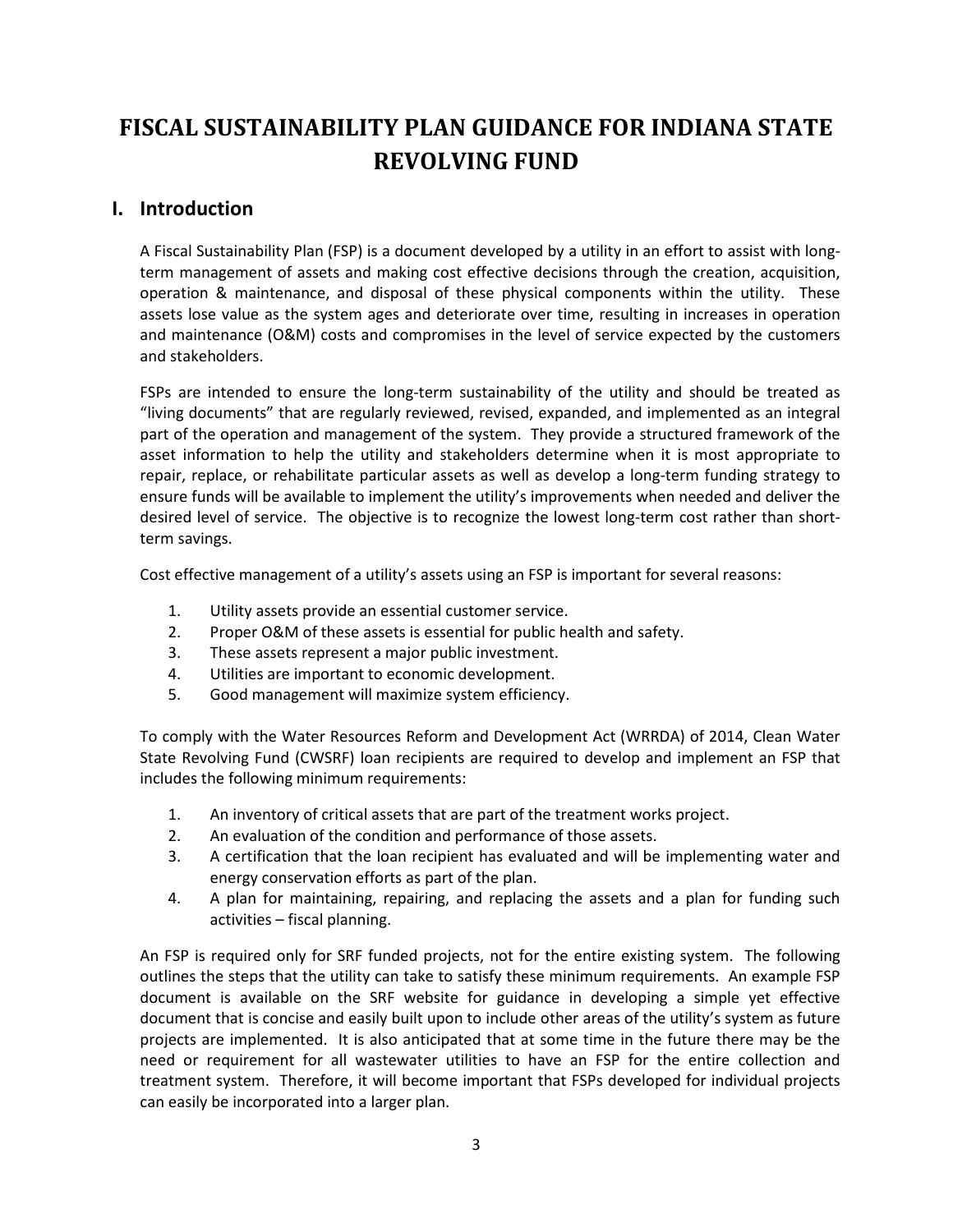# II. Inventory of Critical Assets that are Part of the Treatment Works Project

Identifying and documenting the new and existing assets associated with a specific SRF project is the first core component of developing an FSP. Determining the criticality of each asset is also part of this step. Creating an asset hierarchy and asset classification groups will help to facilitate tracking of asset inventory, condition, and cost.

To be considered an asset, the item should meet at least one of the following criteria:

- 1. Has a value greater than \$5,000.
- 2. Has a useful life greater than one year.
- 3. Will be the lowest level where a work order is generated.
- 4. Is critical to the delivery of process, compliance of regulatory standards, and/or provision of staff safety.

These criteria help to distinguish an asset versus a component. Small components of a system do not need to be inventoried for the FSP.

Guidelines for a utility when performing the asset inventory include:

- A. Accounting for all assets associated with the project. Tools and resources for developing the inventory list may include record drawings, staff knowledge, visual observations, and interviews with residents and consultants. Performing a complete asset inventory on the first try may not be possible for a number of reasons, and it is important to remember that the asset inventory needs to be an ongoing process.
- B. Locating the assets. Create a map of the assets associated with the project and connect them to a specific location. GIS mapping is not required but is a very effective means of system mapping. Asset information can be stored in the GIS database and is easily accessible for grouping and reporting. GIS maps are also easily expanded upon.
- C. Probability of Failure. The first step to assessing criticality of an asset is to determine the Probability of Failure. Factors to consider when determining the Probability of Failure include asset age, current condition of asset, failure history, historical knowledge, experiences with that type of asset, maintenance records, and knowledge regarding how that type of asset is likely to fail. Then rank the Probability of Failure for each asset by a rating system such as the following:
	- 1. 5 Imminent Likely to occur in the life of the item in the near future
	- 2. 4 Probable Likely to occur several times in the life of an item
	- 3. 3 Occasional Likely to occur sometime in the life of an item
	- 4. 2 Remote Unlikely, but possible to occur in the life of an item
	- 5. 1 Improbable So unlikely, it can be assumed occurrence may not be experienced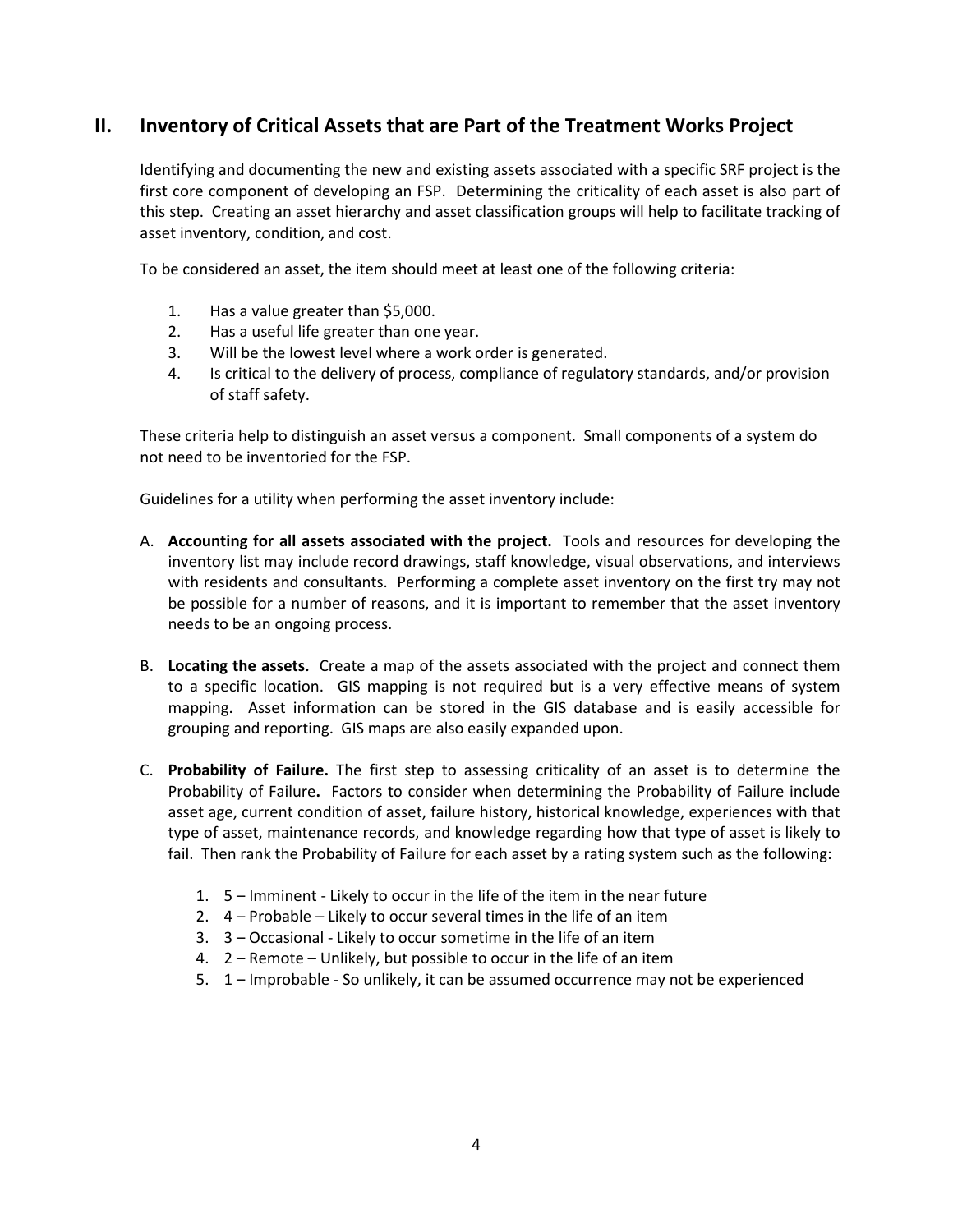- D. Consequence of Failure. The second step to assessing criticality is to determine the Consequence of Failure of the asset. Rank the Consequence of Failure for each asset by a rating system such as the following:
	- 1. 5 Catastrophic disruption
	- 2. 4 Major disruption
	- 3. 3 Moderate disruption
	- 4. 2 Minor disruption
	- 5. 1 Insignificant disruption

#### E. Assessing Criticality

- 1. The assets that have the greatest Probability of Failure and the greatest consequences associated with the failure will be the assets that are the most critical.
	- a. Multiply Probability of Failure times Consequence of Failure to determine Criticality factor for each asset.
	- b. Suggested Asset Criticality factor ranges (individual utilities may determine their own ranges as they see fit):
		- i. 1 to 8 Not considered a critical rating.
		- ii. 9 to 16 Important, but not critical.
		- iii. >16 Critical rating.

Example Criticality Table:

| Asset                          | <b>Probability of Failure</b> | <b>Consequence of Failure</b> | <b>Criticality</b> |
|--------------------------------|-------------------------------|-------------------------------|--------------------|
| <b>RAS Pump Station</b>        |                               |                               | 12                 |
| Digester Basement<br>Sump Pump |                               |                               |                    |

- 2. If an asset is determined to have a critical rating, then redundancy or close monitoring is important. These will also rank higher in capital improvement priority than other assets with similar condition and performance rankings as described in the next section.
- 3. Because the condition of an asset will change over time as will the consequences related to failure, it will be necessary to periodically review the criticality analysis and make adjustments.

# III. Evaluation of the Condition and Performance of Those Assets

Evaluating the condition and performance of the assets is very important. Physical inspections of the assets will be needed as well as review of any available equipment manuals. Questions that a utility will need to ask when performing this component include: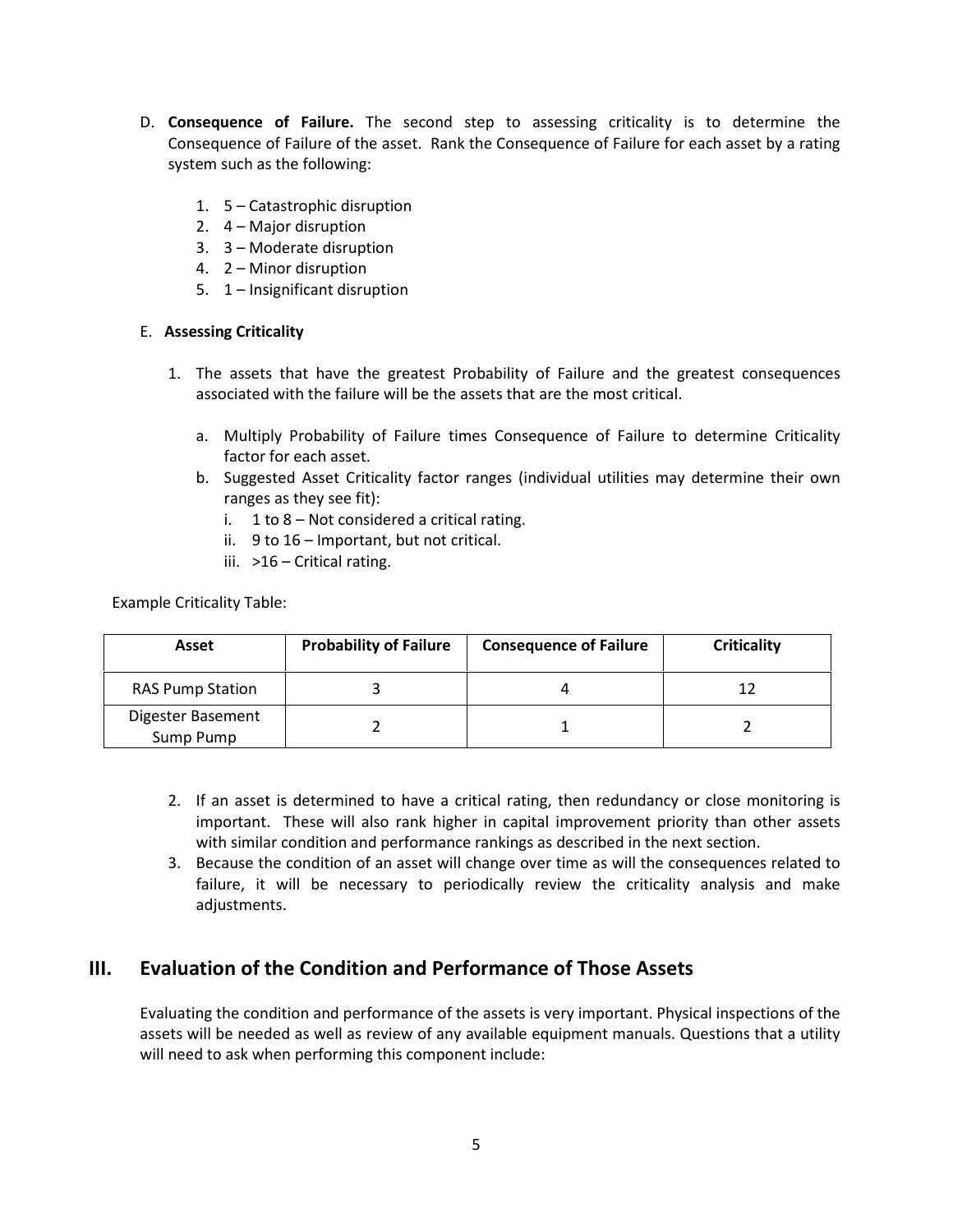- A. What is the condition and remaining useful life of the asset?
	- 1. Rank the condition of each asset by a rating system such as the following:
		- a. 5 Unserviceable/End of useful life (>50% of asset requires replacement)
		- b. 4 Significant deterioration (20-40% requires renewal/upgrade)
		- c. 3 Moderate deterioration (10-20% requires significant maintenance/renewal)
		- d. 2 Minor deterioration (requires minor maintenance)
		- e. 1 New or excellent condition (only normal maintenance required)
	- 2. If resources are available, higher levels of assessment could be considered such as sewer televising, tank inspections, etc.
	- 3. Estimate the remaining useful life of each asset.
		- a. Estimate remaining life of each asset based on factors such as maintenance practices, type of materials, usage, and surrounding environment.
		- b. Because useful life varies over time, it should be reevaluated on a regular basis.
- B. What is the value of the asset?
	- 1. The value of an asset is the cost to replace the asset after it has exhausted its useful life. It is important to factor inflation into the asset's value.
- C. What is the desired Level of Service?
	- 1. Level of Service (LOS) defines the way in which the utility stakeholders want the new and existing assets associated with the specific SRF funded project to perform over the long term. Defining the LOS can be utilized to determine the utility's goals.
	- 2. This can be thought of as a performance target for a worst case scenario. However, performance targets should be realistic targets based on regulatory requirements and customer needs and will help set the utility's goals.

Example: for a major lift station in the collection system, it may be determined that it is not acceptable for the lift station not to function. Therefore, total redundancy should be provided as well as a regular maintenance plan developed and implemented for the pumps. The pumps should also be replaced at the end of their useful life, and not when total failure has been reached.

- 3. There is a direct link between the LOS provided and the cost to the customer.
- 4. The public or customers of the utility could be actively involved in the development of the desired LOS. However, this may be more suited for a utility-wide FSP rather than single SRF project FSPs. For these projects, the utility's personnel and governing Board/Council may be best-suited to define the desired LOS.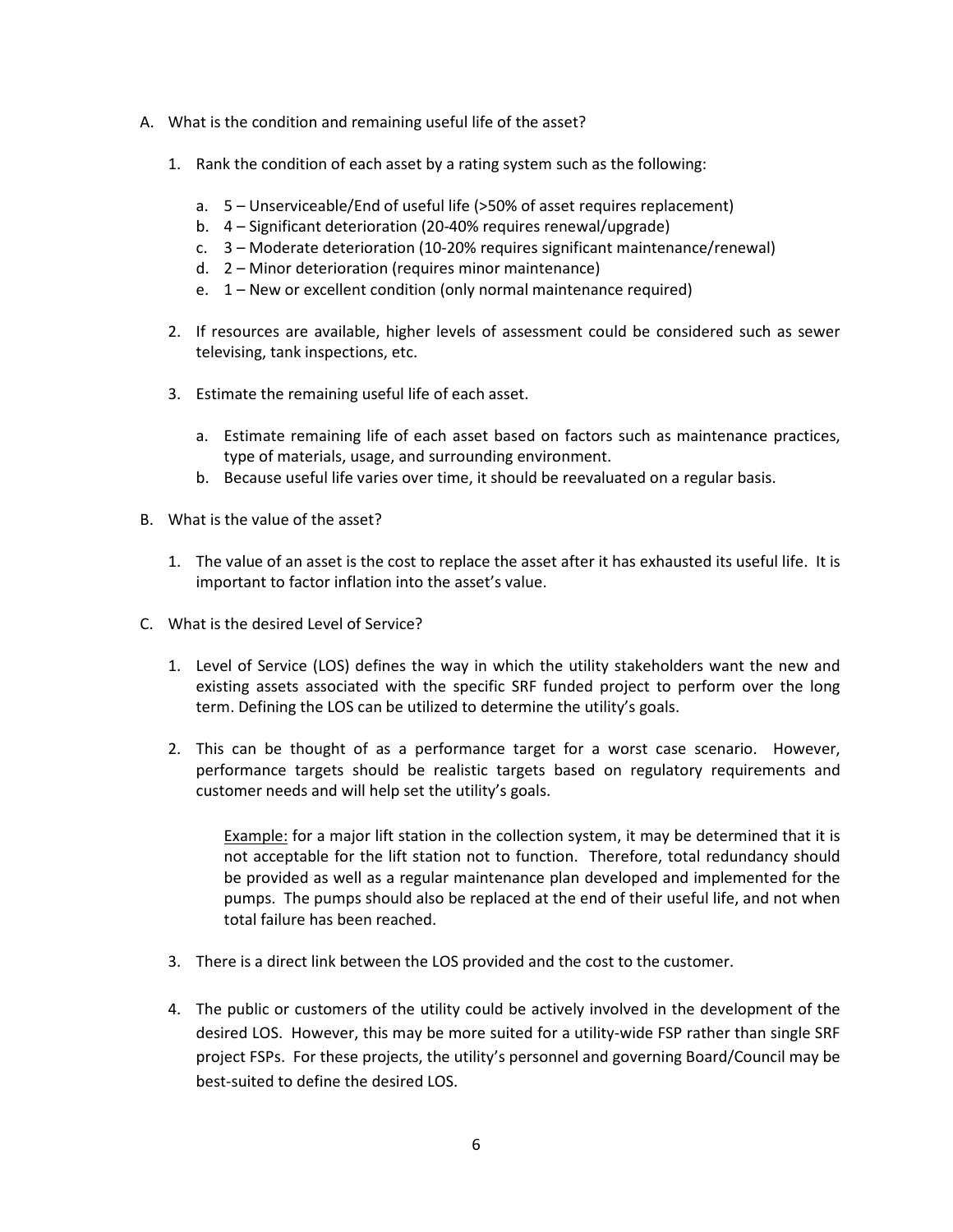# IV. Evaluation and Implementation of Water and Energy Conservation Efforts as Part of the Plan

Along with the FSP document, WRRDA requires a certification signed by the loan participant. This indicates that the recipient has evaluated and will be implementing water and energy conservation efforts as part of the FSP. Include a brief discussion in the FSP from the Preliminary Engineering Report's alternatives evaluation for the major project components in which water and energy conservation was considered. If using SRF's Green Project Reserve Program, the discussion can be included from the associated business case.

# V. Plan for Maintaining, Repairing, and Replacing the Assets and Plan for Funding

Finally, using the first three components of the FSP developed, a fiscal plan for the maintenance, repair, and replacement of the assets associated with the project after the SRF project is complete should be discussed in the FSP along with a proposed funding structure to ensure funds are available when needed. The FSP may be used as the financial framework for the utility's operating and capital budgets, impact fees, and utility rates.

- A. The recommended planning period for fiscal planning is 20 years.
	- 1. Projects should be updated each year so that it always shows 20 years of needs.
	- 2. Changing conditions may reveal that some projects on the list can be pushed back for several years or others may need to be addressed sooner than anticipated, and the adjustments will need to be made accordingly.
- B. Categories of improvements that should be considered:
	- 1. Fiscal needs related to future/upcoming regulations.
	- 2. Fiscal needs related to major asset replacement.
	- 3. Fiscal needs related to system expansion.
	- 4. Fiscal needs related to system consolidation or regionalization.
	- 5. Fiscal needs related to improved technology to replace obsolete technology.
	- 6. Fiscal needs related to climate resiliency.
- C. The following information is helpful when prioritizing and gaining support for an improvement project:
	- 1. Description of project.
	- 2. Brief statement regarding need for project.
	- 3. Year project is needed. Identify if year is absolute or flexible.
	- 4. Estimated total project cost.
	- 5. Explanation of how costs were estimated.
	- 6. Identification of funding source(s) considered available for project.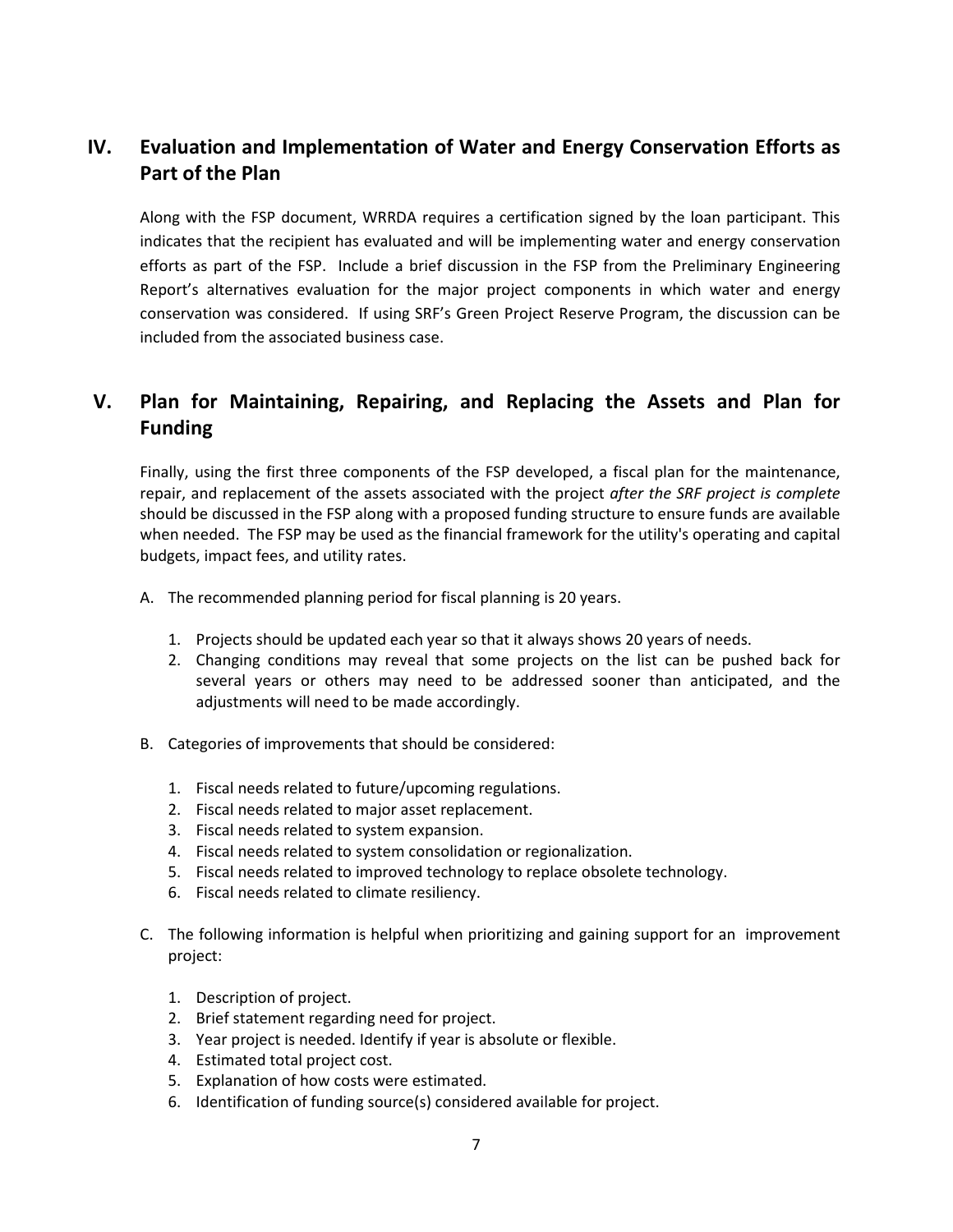- 7. Changes in overall operations that may occur as a result of the project.
- 8. Impact of project on LOS.
- D. Rate methodology is a tool to determine rates and charges that will provide sufficient revenues to cover operation, maintenance, replacement, capital improvement projects, and debt costs. Once the total capital expense is identified, rates and charges can be reviewed to determine what is needed to provide sufficient revenues to cover expenses. Utilities are encouraged to work with their rate consultants to determine any necessary rate changes and charges.
- E. The rate methodology could include a replacement fund breakdown. The purpose of a replacement fund is to set aside money on an annual basis for items that will need to be replaced during the normal course of operating the system. A discussion with the community's rate consultant could be beneficial.
- F. The rate methodology documentation is to demonstrate that there will be sufficient revenues to cover the operation, maintenance, and replacement (OM&R) expenses. The most current rate study could be incorporated and reviewed annually.

### VI. FSP Schedule for SRF Projects

- A. Include a schedule for development of the FSP in Chapter 7 of the Preliminary Engineering Report. The actual FSP document should not be submitted to SRF but should be a stand-alone document and kept on site at the loan recipient's office. SRF intends to view the FSP when performing and onsite inspection.
- B. The status of the FSP should be discussed in the PER. SRF requires either an FSP Self-Certification Form or FSP Certification form. If the loan recipient already has an FSP, the completed FSP Self-Certification Form must be submitted to SRF prior to SRF PER approval. If the loan recipient does not have an FSP, the completed FSP Certification Form must be submitted to SRF prior to the request for the final disbursement related to the primary project.

## VII. Pulling It All Together

After all the data is gathered and evaluations are done for the existing assets, the next step is to prioritize the funding for maintaining SRF funded projects in the future. A suggested method is as follows:

- A. Create a spreadsheet listing all the individual assets in one column. Subsequent columns could have the following headings:
	- 1. Capacity/Size Descriptive and can be used for grouping
	- 2. Material Descriptive and can be used for grouping
	- 3. Manufacturer Descriptive and can be used for grouping
	- 4. Tag Number Can be used for grouping
	- 5. Original Cost Cost to install the year it was installed